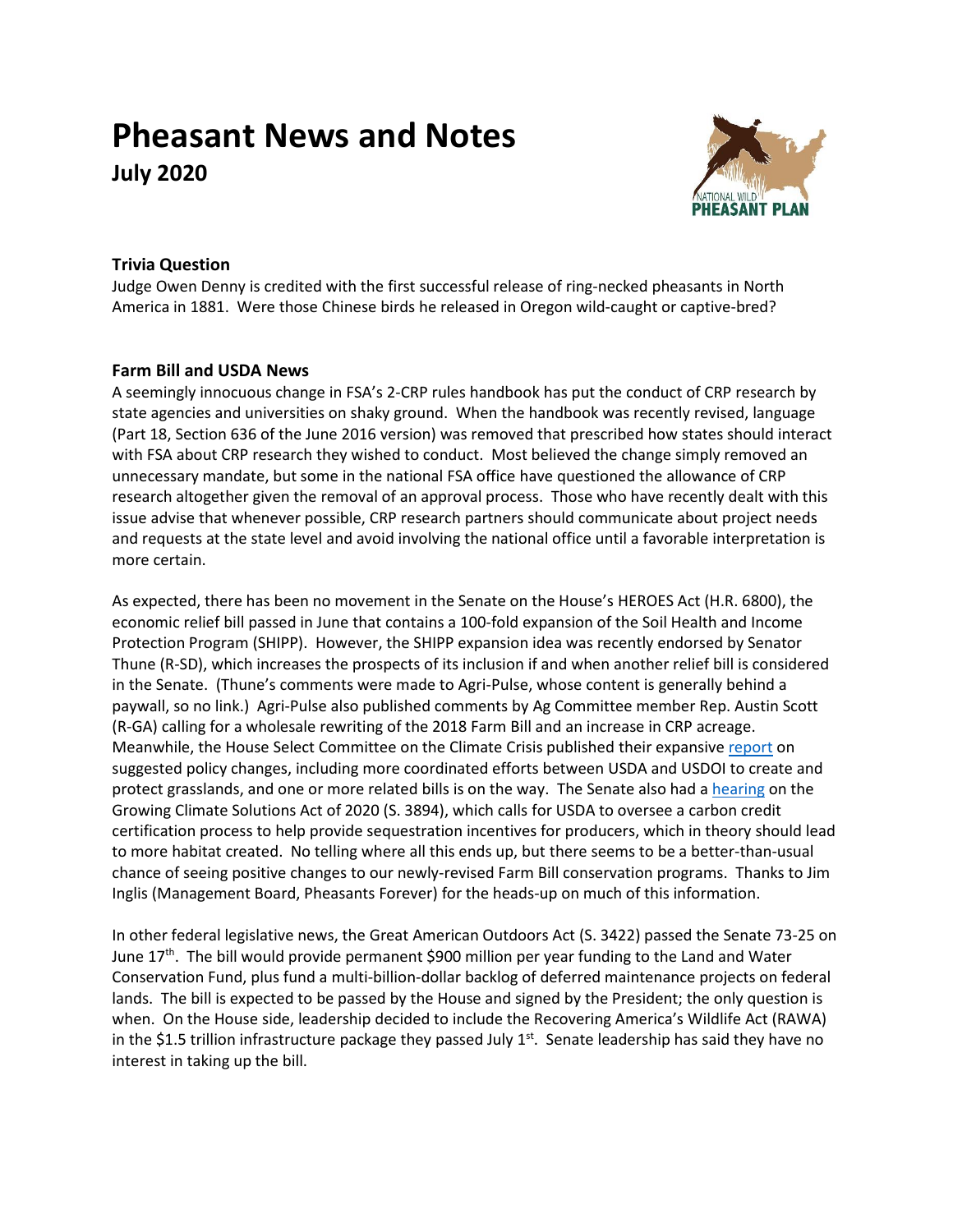#### **Notes from Around the Pheasant Range**

June is of course when most of our pheasant chicks hatch, so biologists across the range will be wringing their hands the rest of the summer waiting to see how things turned out. I received photos of a couple of noteworthy nests early in the month – one of a 17-egg nest on a public area in Iowa from Todd Bogenschutz (left), and another in an Iowa cover crop taken by Mitchell Hora (@Continuum\_Ag) and passed along by Ryan Heiniger of PF (right). No word on how either one turned out, but it is always nice to see the birds are out there trying hard. Thanks, guys!



May weather appeared to be unremarkable over most of the pheasant range, so many areas should have had near-normal conditions for laying and early incubation. That's usually good news.



June rainfall totals and average temperatures are not yet available, but drought is starting to intensify in the western and southern portions of the range. While we might smile at drier-than-normal conditions during brood-rearing in the humid east, drought in the west is usually a bad sign for pheasant production. We'll keep our fingers crossed for some timely rains in the states that sorely need them.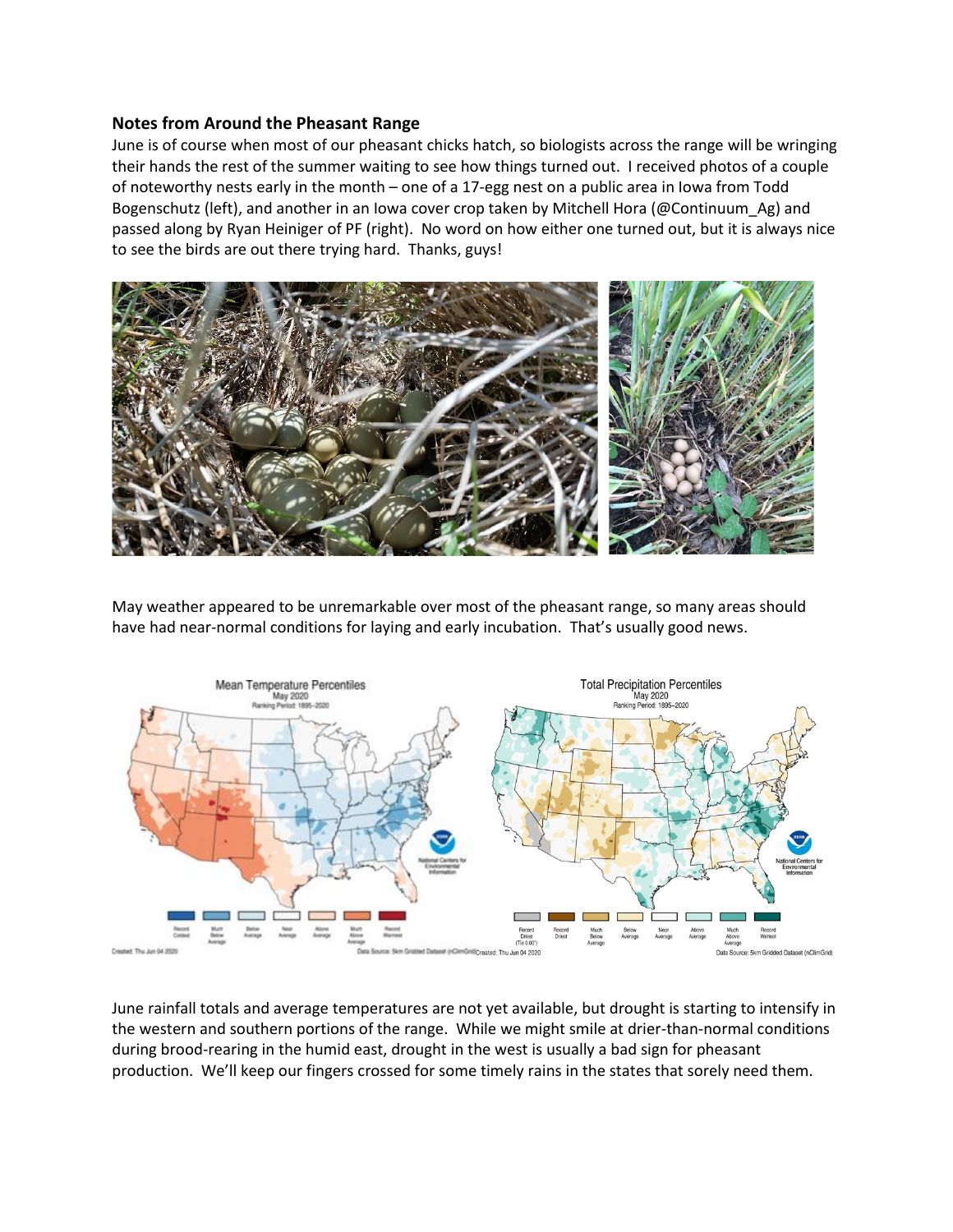

Regarding policy, the big news this month was out of South Dakota. The Department of Game, Fish and Parks partnered with their Department of Tourism in unveiling a new three-year, \$700,000 marketing [program](https://gfp.sd.gov/news/detail/1396/) to promote pheasant hunting in the state, with a goal of increasing permit sales by ten percent. While many of the program's recommendations are undeniably laudable, the marketing workgroup also noticed that permit sales went down when pheasant numbers dropped, as measured by the results of SDGFP's annual August brood survey and reported in their hunting forecast. The recommendation, therefore, was to discontinue the brood survey, reasoning that even in relatively poor bird years, South Dakota still offers the best pheasant hunting in the country. The Commission concurred with that recommendation at their June  $4<sup>th</sup>$  meeting, so the survey was nixed.

That decision has since been met with considerable criticism among stakeholders and in the media (see the links below). It appears that our multi-state evaluation of roadside brood counts will be unaffected, as SDGFP has agreed to continue data collection on some routes under the research protocols. (As a side note, Adam Janke at ISU will be reaching out to participating states soon with some early results and instructions for this year.) There will no doubt be more to come on this issue as hunting season approaches; again, good luck to our friends at SDGFP in negotiating the controversy.

Speaking of which, South Dakota's annual predator bounty program wrapped up on July  $1<sup>st</sup>$  with a total of 23,420 tails turned in for the \$5-per-tail bounties. This means the Department only spent about half of the amount budgeted for the program this year. You are free to feel however you want about that.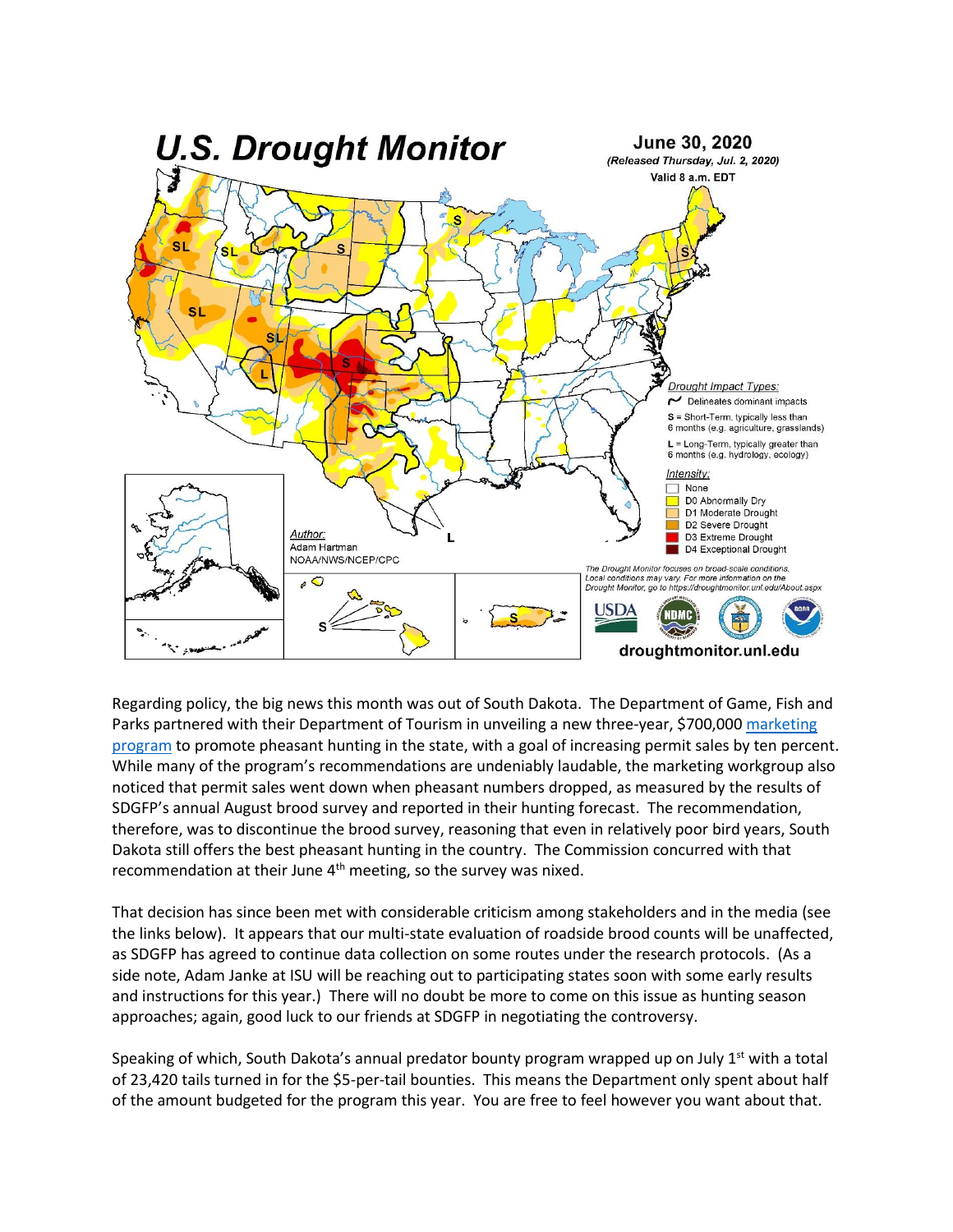Finally, our own Matthew Broadway (Technical Committee, Indiana) is senior author on a new *Journal of Wildlife Management* paper on factors affecting lead fragmentation in deer hunting ammunition. [Deer](https://doi.org/10.1002/jwmg.21917)  [hunters, check it out.](https://doi.org/10.1002/jwmg.21917)

## **Pheasant-relevant Media**

Pheasants Forever [podcast on pheasant predators with Dr. Bill Clark](https://www.pheasantsforever.org/BlogLanding/Blogs/Pheasants-Forever/Podcast-Ep-73-Pheasant-Predators-with-Dr-Bill-Clark.aspx?_cldee=c3RheWxvckBwaGVhc2FudHNmb3JldmVyLm9yZw%3d%3d&recipientid=contact-b849bae7f13ee811a834000d3a37c0db-a092ce1a247b40d89950af3da604bb76&esid=22e6654e-e4af-ea11-a812-000d3a5a9caa) [Dave Nomsen talks the state of conservation after retirement from Pheasants Forever](https://www.echopress.com/sports/outdoors/6535997-Alexandria%E2%80%99s-Dave-Nomsen-talks-the-state-of-conservation-after-retirement-from-Pheasants-Forever) [Nothing to see here on South Dakota pheasant report](https://www.mitchellrepublic.com/opinion/editorials/6527870-Our-view-Nothing-to-see-here-on-pheasant-report) [Pheasant brood route demise in South Dakota](https://www.capjournal.com/opinions/letter-to-the-editor---pheasant-brood-route-demise/article_9a70ca5e-ace7-11ea-8a2e-6b1b0a3f2de0.html) [Canceling pheasant brood survey in South Dakota won't fool hunters for long](https://www.startribune.com/anderson-canceling-pheasant-brood-survey-in-south-dakota-won-t-fool-hunters-for-long/571522492/) [South Dakota now flying blind on pheasant numbers](https://www.capjournal.com/community/s-d-now-flying-blind-on-pheasant-numbers/article_e0660de8-ab53-11ea-b690-3fae09de3dc7.html) [North Dakota pheasant and sharptail harvests decline](https://www.grandforksherald.com/sports/outdoors/6526521-North-Dakota-pheasant-and-sharptail-harvests-decline-while-Hungarian-partridge-success-holds-steady-Game-and-Fish-says) [Iowa pheasant hatch expected to be good this year](https://www.radioiowa.com/2020/06/17/pheasant-hatch-expected-to-be-good-this-year/) *Wingshooting USA* [features Kansas WIHA](https://www.youtube.com/watch?v=3F64xrhQTVo) Why we can't count on carbon[-sucking farms to slow climate change](https://www.technologyreview.com/2020/06/03/1002484/why-we-cant-count-on-carbon-sucking-farms-to-slow-climate-change/) [What happens to glyphosate, dicamba and PCBs now?](https://www.agweb.com/article/what-happens-glyphosate-dicamba-and-pcbs-now) [Tiny weed-killing robots could make pesticides obsolete](https://onezero.medium.com/tiny-weed-killing-robots-could-make-pesticides-obsolete-99b3a6359c39) [The chicken first crossed the road in Southeast Asia, 'landmark' gene study finds](https://www.sciencemag.org/news/2020/06/chicken-first-crossed-road-southeast-asia-landmark-gene-study-finds)

## **Recent Literature**

- [Kauth, H. R. 2020. Understanding how agricultural intensification impacts ring-necked pheasant](https://openprairie.sdstate.edu/cgi/viewcontent.cgi?article=4978&context=etd)  distribution and survival in eastern South Dakota. Thesis. South Dakota State University, [Brookings.](https://openprairie.sdstate.edu/cgi/viewcontent.cgi?article=4978&context=etd)
- Liebing, J., I. [Völker, N. Curland, P. Wohlsein, W. Baumgärtner, S. Braune, et al. 2020.](https://doi.org/10.1371/journal.pone.0234044) Health status of [free-ranging ring-necked pheasant chicks \(](https://doi.org/10.1371/journal.pone.0234044)*Phasianus colchicus*) in northwestern Germany. PLoS [ONE 15\(6\): e0234044.](https://doi.org/10.1371/journal.pone.0234044)
- [Milligan, M. C., L. I. Berkeley, and L. B. McNew. 2020. Survival of sharp-tailed grouse under variable](https://doi.org/10.1002/jwmg.21909)  [livestock grazing management. Journal of Wildlife Management \(early e-version\).](https://doi.org/10.1002/jwmg.21909)
- [Overton, C. T., M. L. Casazza, D. Connelly, and S. Gardner. 2020. Gambel's quail survey va](https://doi.org/10.1002/wsb.1105)riability and [implications for survey design in the Mojave Desert. Journal of Wildlife Management \(early e](https://doi.org/10.1002/wsb.1105)[version\).](https://doi.org/10.1002/wsb.1105)
- [Daszkiewicz, T., and P. Janiszewski. 2020. The effect of sex on the quality of meat from farmed](https://doi.org/10.1111/asj.13404)  pheasants (*Phasianus colchicus*[\). Animal Science Journal](https://doi.org/10.1111/asj.13404) (early e-version).
- [Langley, E. J. G., J. O. van Horik, M. A. Whiteside, C. E. Beardsworth, M. N. Weiss, and J. R. Madden.](https://doi.org/10.1111/1365-2656.13194)  [2020. Early-life learning ability predicts adult social structure, with potential implications for](https://doi.org/10.1111/1365-2656.13194)  [fitness outcomes in the wild. Journal of Animal Ecology 89:1340-1249.](https://doi.org/10.1111/1365-2656.13194)
- [Thomas, V. G., D. J. Pain, N. Kanstrup, R. E. Green. 2020. Setting maximum levels for lead in game meat](https://doi.org/10.1007/s13280-020-01336-6)  [in EC regulations: an adjunct to replacement of lead ammunition. Ambio.](https://doi.org/10.1007/s13280-020-01336-6)